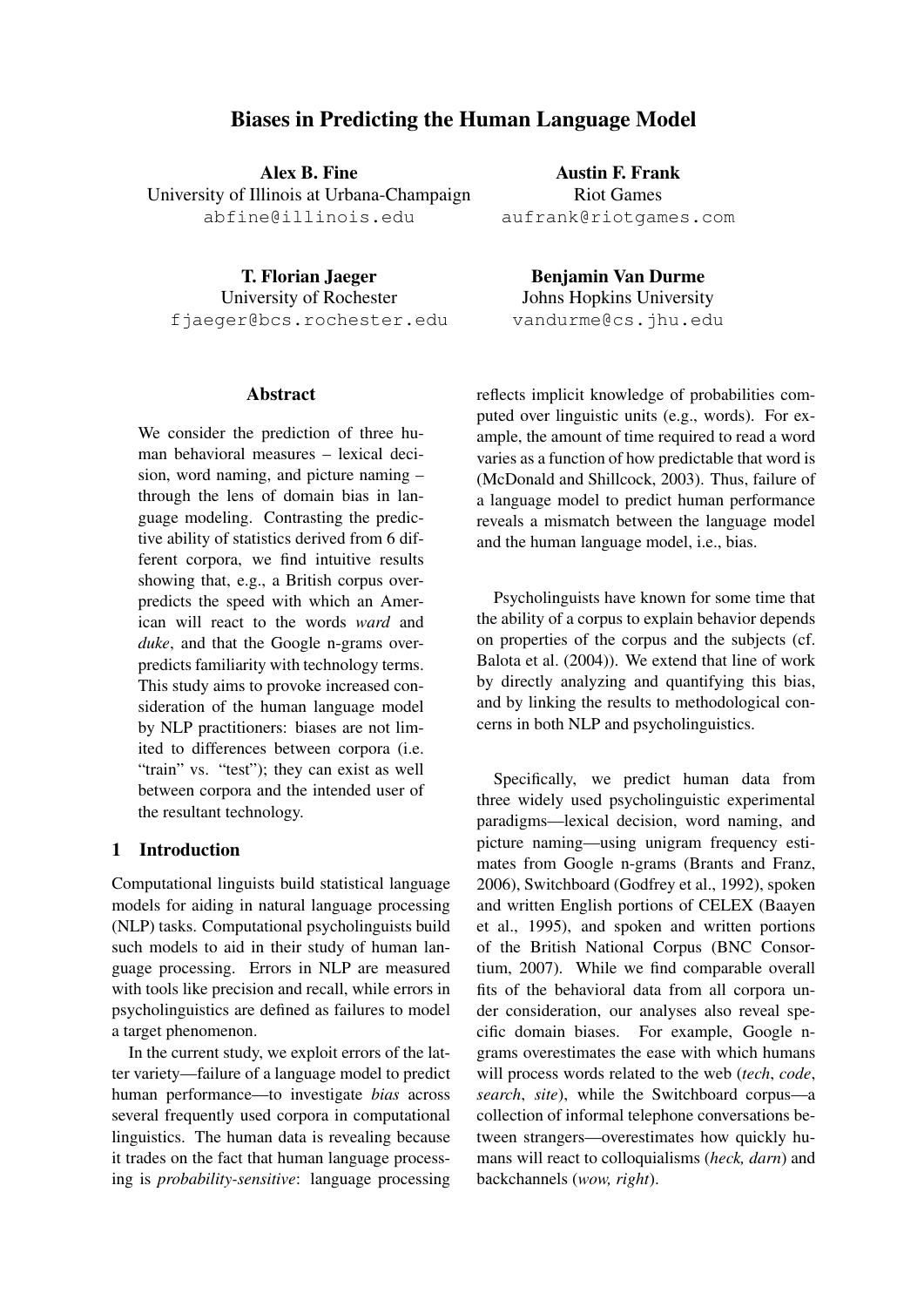

Figure 1: Pairwise correlations between log frequency estimates from each corpus. Histograms show distribution over frequency values from each corpus. Lower left panels give Pearson (top) and Spearman (bottom) correlation coefficients and associated p-values for each pair. Upper right panels plot correlations

# 2 Fitting Behavioral Data

#### 2.1 Data

Pairwise Pearson correlation coefficients for log frequency were computed for all corpora under consideration. Significant correlations were found between log frequency estimates for all pairs (Figure 1). Intuitive biases are apparent in the correlations, e.g.: BNCw correlates heavily with BNCs (0.91), but less with SWBD (0.79), while BNCs correlates more with SWBD  $(0.84)$ .<sup>1</sup>

| Corpus                                                                                                                                                                                                         | Size (tokens)                                                                                                              |
|----------------------------------------------------------------------------------------------------------------------------------------------------------------------------------------------------------------|----------------------------------------------------------------------------------------------------------------------------|
| Google n-grams (web release)<br>British National Corpus (written, BNCw)<br>British National Corpus (spoken, BNCs)<br>CELEX (written, CELEXw)<br>CELEX (spoken, CELEXs)<br>Switchboard (Penn Treebank subset 3) | $\sim$ 1 trillion<br>$\sim$ 90 million<br>$\sim$ 10 million<br>$\sim$ 16.6 million<br>$\sim$ 1.3 million<br>$\sim 800,000$ |

Table 1: Summary of the corpora under consideration.

#### 2.2 Approach

We ask whether domain biases manifest as systematic errors in predicting human behavior. Log unigram frequency estimates were derived from each corpus and used to predict reaction times (RTs) from three experiments employing *lexical* *decision* (time required by subjects to correctly identify a string of letters as a word of English (Balota et al., 1999)); *word naming* (time required to read aloud a visually presented word (Spieler and Balota, 1997); (Balota and Spieler, 1998)); and *picture naming* (time required to say a picture's name (Bates et al., 2003)). Previous work has shown that more frequent words lead to faster RTs. These three measures provide a strong test for the biases present in these corpora, as they span written and spoken lexical comprehension and production.

To compare the predictive strength of log frequency estimates from each corpus, we fit mixed effects regression models to the data from each experiment. As controls, all models included (1) mean log bigram frequency for each word, (2) word category (noun, verb, etc.), (3) log morphological family size (number of inflectional and derivational morphological family members), (4) number of synonyms, and (5) the first principal component of a host of orthographic and phonological features capturing neighborhood effects (type and token counts of orthographic and phonological neighbors as well as forward and backward inconsistent words; (Baayen et al., 2006)). Models of lexical decision and word naming included random intercepts of participant age to adjust for differences in mean RTs between old (mean age  $= 72$ ) vs. young (mean age  $= 23$ ) subjects, given differences between younger vs. older adults' processing speed (cf. (Ramscar et al., 2014)). (All participants in the picture naming study were college students.)

# 2.3 Results

For each of the six panels corresponding to frequency estimates from a corpus A, Figure 2 gives the  $\chi^2$  value resulting from the log-likelihood ratio of  $(1)$  a model containing A and an estimate from one of the five remaining corpora (given on the x axis) and (2) a model containing just the corpus indicated on the x axis. Thus, for each panel, each bar in Figure 2 shows the explanatory power of estimates from the corpus given at the top of the panel after controlling for estimates from each of the other corpora.

Model fits reveal intuitive, previously undocumented biases in the ability of each corpus to predict human data. For example, corpora of British English tend to explain relatively little after con-

 $1BNCw$  and BNCs are both British, while BNCs and SWBD are both spoken.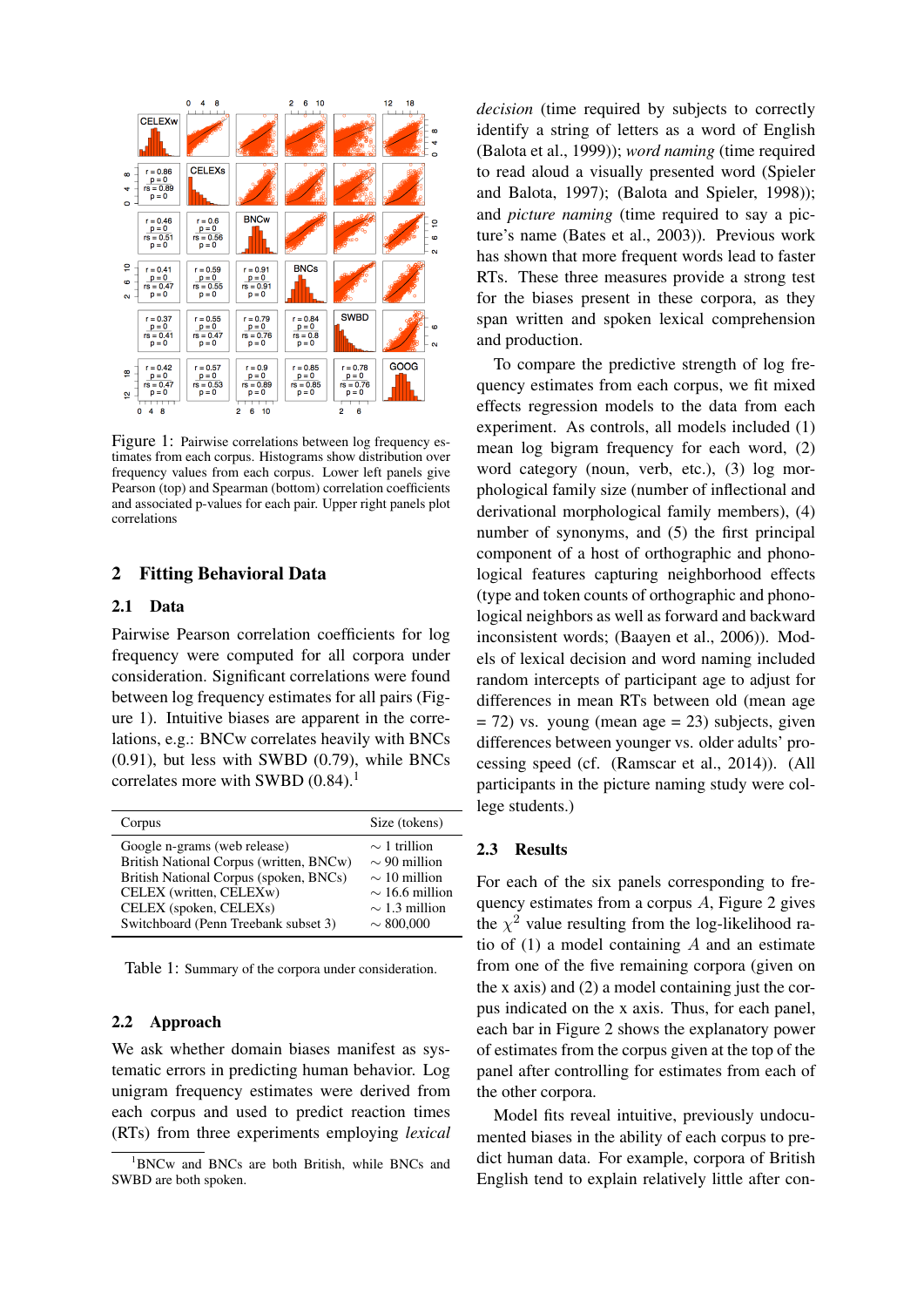trolling for other British corpora in modeling lexical decision RTs (yellow). Similarly, Switchboard provides relatively little explanatory power over the other corpora in predicting picture naming RTs (blue bars), possibly because highly imageable nouns and verbs frequent in everyday interactions are underrepresented in telephone conversations between people with no common visual experience. In other words, idiosyncratic facts about the topics, dialects, etc. represented in each corpus lead to systematic patterns in how well each corpus can predict human data relative to the others. In some cases, the predictive value of one corpus after controlling for another—apparently for reasons related to genre, dialect—can be quite large (cf. the  $\chi^2$  difference between a model with both Google and Switchboard frequency estimates compared to one with only Switchboard [top right yellow bar]).

In addition to comparing the overall predictive power of the corpora, we examined the words for which behavioral predictions derived from the corpora deviated most from the observed behavior (word frequencies strongly over- or underestimated by each corpora). First, in Table 2 we give the ten words with the greatest relative difference in frequency for each corpus pair. For example, *fife* is deemed more frequent according to the BNC than to Google.<sup>2</sup>

These results suggest that particular corpora may be genre-biased in systematic ways. For instance, Google appears to be biased towards terminology dealing with adult material and technology. Similarly, BNCw is biased, relative to Google, towards Britishisms. For these words in the BNC and Google, we examined errors in predicted lexical decision times. Figure 3 plots errors in the linear model's prediction of RTs for older (top) and younger (bottom) subjects.

The figure shows a positive correlation between how large the difference is between the lexical decision RT predicted by the model and the actually observed RT, and how over-estimated the log frequency of that word is in the BNC relative to Google (left panel) or in Google relative to the BNC (right panel). The left panel shows that BNC produces a much greater estimate of the log fre-

quency of the word *lee* relative to Google, which leads the model to predict a lower RT for this word than is observed (i.e., the error is positive; though note that the error is less severe for older relative to younger subjects). By contrast, the asymmetry between the two corpora in the estimated frequency of *sir* is less severe, so the observed RT deviates less from the predicted RT. In the right panel, we see that Google assigns a much greater estimate of log frequency to the word *tech* than the BNC, which leads a model predicting RTs from Googlederived frequency estimates to predict a far lower RT for this word than observed.

# 3 Discussion

Researchers in computational linguistics often assume that more data is always better than less data (Banko and Brill, 2001). This is true insofar as larger corpora allow computational linguists to generate *less noisy* estimates of the average language experience of the users of computational linguistics applications. However, corpus size does not necessarily eliminate certain types of *biases*in estimates of human linguistic experience, as demonstrated in Figure 3.

Our analyses reveal that 6 commonly used corpora fail to reflect the human language model in various ways related to dialect, modality, and other properties of each corpus. Our results point to a type of bias in commonly used language models that has been previously overlooked. This bias may limit the effectiveness of NLP algorithms intended to generalize to a linguistic domains whose statistical properties are generated by humans.

For psycholinguists these results support an important methodological point: while each corpus presents systematic biases in how well it predicts human behavior, all six corpora are, on the whole, of comparable predictive value and, specifically, the results suggest that the web performs as well as traditional instruments in predicting behavior. This has two implications for psycholinguistic research. First, as argued by researchers such as Lew (2009), given the size of the Web compared to other corpora, research focusing on low-frequency linguistic events—or requiring knowledge of the distributional characteristics of varied contexts is now more tractable. Second, the viability of the web in predicting behavior opens up possibilities for computational psycholinguistic research in languages for which no corpora exist (i.e., most

<sup>2</sup> Surprisingly, *fife* was determined to be one of the words with the largest frequency asymmetry between Switchboard and the Google n-grams corpus. This was a result of lowercasing all of the words in in the analyses, and the fact that Barney Fife was mentioned several times in the BNC.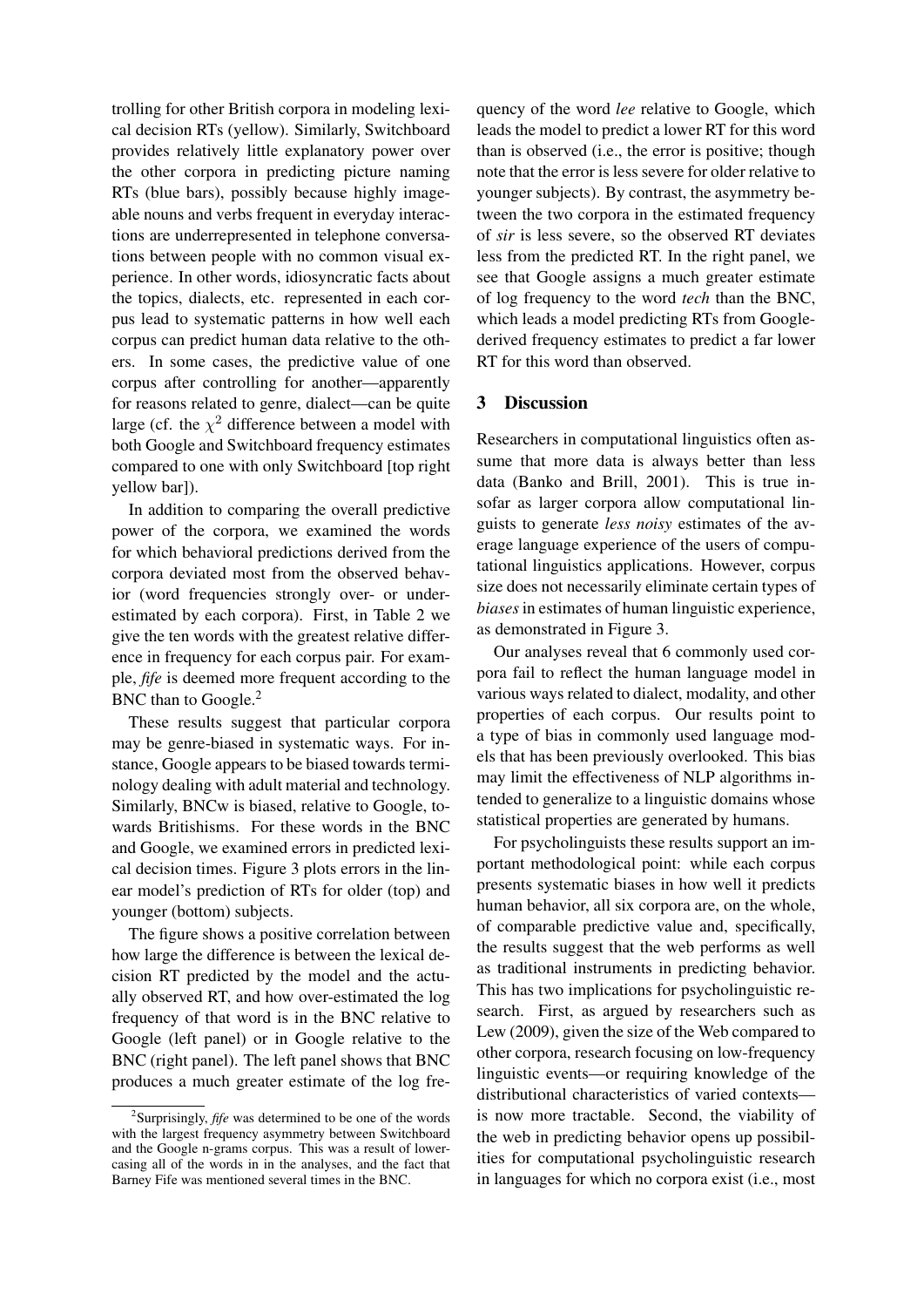

Figure 2: Results of log likelihood ratio model comparisons. Large values indicate that the reference predictor (panel title) explained a large amount of variance over and above the predictor given on the x-axis.



Figure 3: Errors in the linear model predicting lexical decision RTs from log frequency are plotted against the standardized difference in log frequency in the Google n-grams corpus versus the written portion of the BNC. Top and bottom panels show errors for older and younger subjects, respectively. The left panel plots words with much greater frequency in the written portion of the BNC relative to Google; the right panel plots words occurring more frequently in Google. Errors in the linear model are plotted against the standardized difference in log frequency across the corpora, and word color encodes the degree to which each word is more (red) or less (blue) frequent in Google. That the fit line in each graph is above 0 in the y-axis means that on average these biased words in each domain are being over-predicted, i.e., the corpus frequencies suggest humans will react (sometimes much) faster than they actually did in the lab.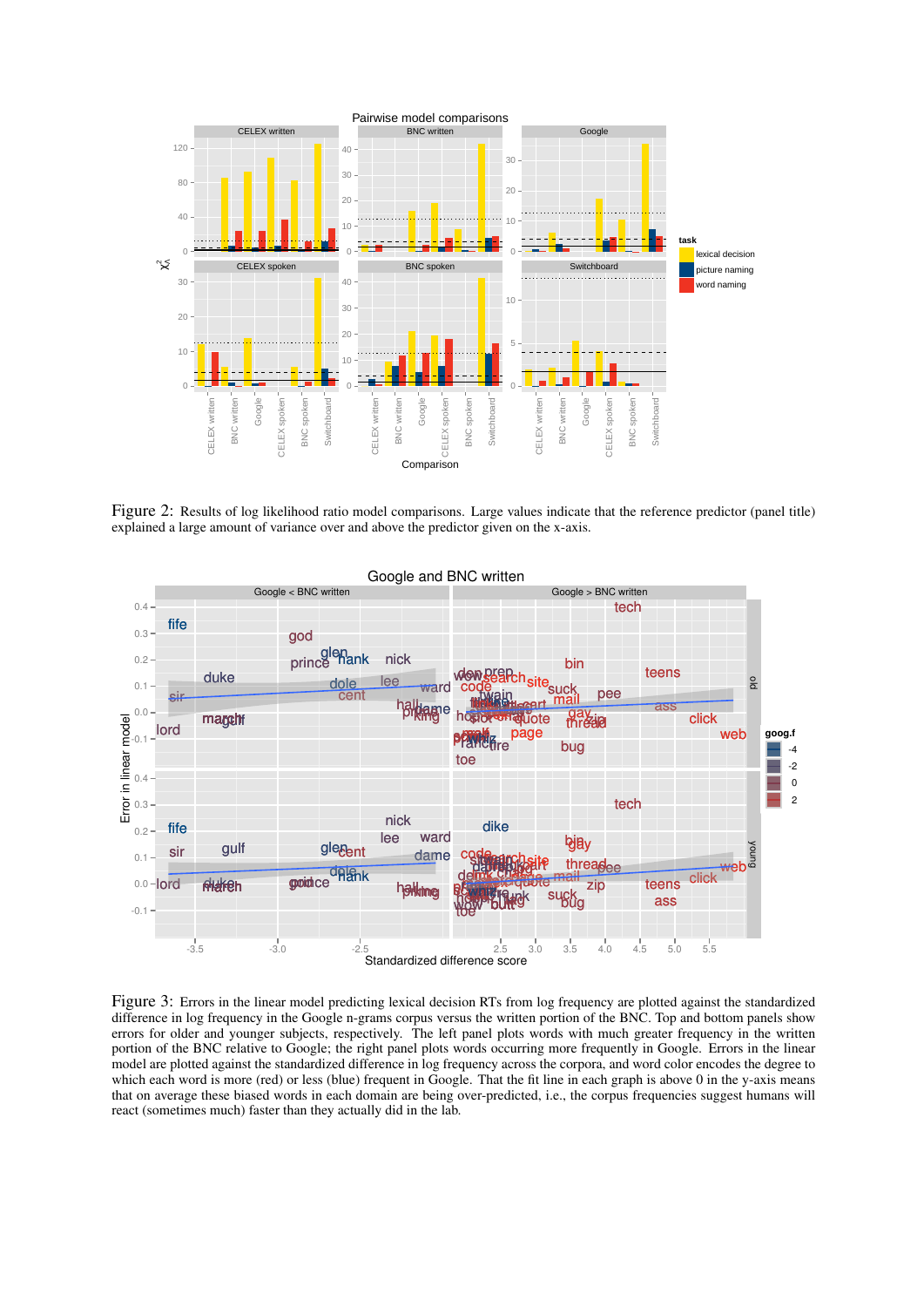| Greater | Lesser  | Top- $10$                                                        |
|---------|---------|------------------------------------------------------------------|
| google  | bnc.s   | web, ass, gay, tire, text, tool, code, woe, site, zip            |
| google  | bnc.w   | ass, teens, tech, gay, bug, suck, site, cart, log, search        |
| google  | celex.s | teens, cart, gay, zip, mail, bin, tech, click, pee, site         |
| google  | celex.w | web, full, gay, bin, mail, zip, site, sake, ass, log             |
| google  | swbd    | gay, thread, text, search, site, link, teens, seek, post, sex    |
| bnc.w   | google  | fife, lord, duke, march, dole, god, cent, nick, dame, draught    |
| bnc.w   | bnc.s   | pact, corps, foe, tract, hike, ridge, dine, crest, aide, whim    |
| bnc.w   | celex.s | staff, nick, full, waist, ham, lap, knit, sheer, bail, march     |
| bnc.w   | celex.w | staff, lord, last, nick, fair, glen, low, march, should, west    |
| bnc.w   | swbd    | rose, prince, seek, cent, text, clause, keen, breach, soul, rise |
| celex.s | google  | art, yes, pound, spoke, think, mean, say, thing, go, drove       |
| celex.s | bnc.s   | art, hike, pact, howl, ski, corps, peer, spoke, jazz, are        |
| celex.s | bnc.w   | art, yes, dike, think, thing, sort, mean, write, pound, lot      |
| celex.s | celex.w | yes, sort, thank, think, jazz, heck, tape, well, fife, get       |
| celex.s | swbd    | art, cell, rose, spoke, aim, seek, shall, seed, text, knight     |
| celex.w | google  | art, plod, pound, shake, spoke, dine, howl, sit, say, draught    |
| celex.w | bnc.s   | hunch, stare, strife, hike, woe, aide, rout, yell, glaze, flee   |
| celex.w | bnc.w   | dike, whiz, dine, shake, grind, jerk, whoop, say, are, cram      |
| celex.w | celex.s | wrist, pill, lawn, clutch, stare, spray, jar, shark, plead, horn |
| celex.w | swbd    | art, rose, seek, aim, rise, burst, seed, cheek, grin, lip        |
| swbd    | google  | mow, kind, lot, think, fife, corps, right, cook, sort, do        |
| swbd    | bnc.s   | creek, mow, guess, pact, strife, tract, hank, howl, foe, nap     |
| swbd    | bnc.w   | stuff, whiz, tech, lot, kind, creek, darn, dike, bet, kid        |
| swbd    | celex.s | wow, sauce, mall, deck, full, spray, flute, rib, guy, bunch      |
| swbd    | celex.w | heck, guess, right, full, stuff, lot, last, well, guy, fair      |

Table 2: Examples of words with largest difference in z-transformed log frequencies (e.g., the relative frequencies of *fife*, *lord*, and *duke*, in the BNC are far greater than in Google).

languages). This furthers the arguments of the "the web as corpus" community (Kilgarriff and Grefenstette, 2003) with respect to psycholinguistics.

Finally, combining multiple sources of frequency estimates is one way researchers may be able to reduce the prediction bias from any single corpus. This relates to work in automatically building domain specific corpora (e.g., Moore and Lewis (2010), Axelrod et al. (2011), Daumé III and Jagarlamudi (2011), Wang et al. (2014), Gao et al. (2002), and Lin et al. (1997)). Those efforts focus on building representative document collections for a target domain, usually based on a seed set of initial documents. Our results prompt the question: can one use human behavior as the *target* in the construction of such a corpus? Concretely, can we build corpora by optimizing an objective measure that minimizes error in predicting human reaction times? Prior work in building balanced corpora used either rough estimates of the ratio of genre styles a normal human is exposed to daily (e.g., the Brown corpus (Kucera and Francis, 1967)), or simply sampled text evenly across genres (e.g., COCA: the Corpus of Contemporary American English (Davies, 2009)). Just as language models have been used to predict reading grade-level of documents (Collins-Thompson and Callan, 2004), human language models could be

used to predict the appropriateness of a document for inclusion in an "automatically balanced" corpus.

# 4 Conclusion

We have shown intuitive, domain-specific biases in the prediction of human behavioral measures via corpora of various genres. While some psycholinguists have previously acknowledged that different corpora carry different predictive power, this is the first work to our knowledge to systematically document these biases across a range of corpora, and to relate these predictive errors to domain bias, a pressing issue in the NLP community. With these results in hand, future work may now consider the automatic construction of a "properly" balanced text collection, such as originally desired by the creators of the Brown corpus.

# Acknowledgments

The authors wish to thank three anonymous ACL reviewers for helpful feedback. This research was supported by a DARPA award (FA8750-13-2- 0017) and NSF grant IIS-0916599 to BVD, NSF IIS-1150028 CAREER Award and Alfred P. Sloan Fellowship to TFJ, and an NSF Graduate Research Fellowship to ABF.